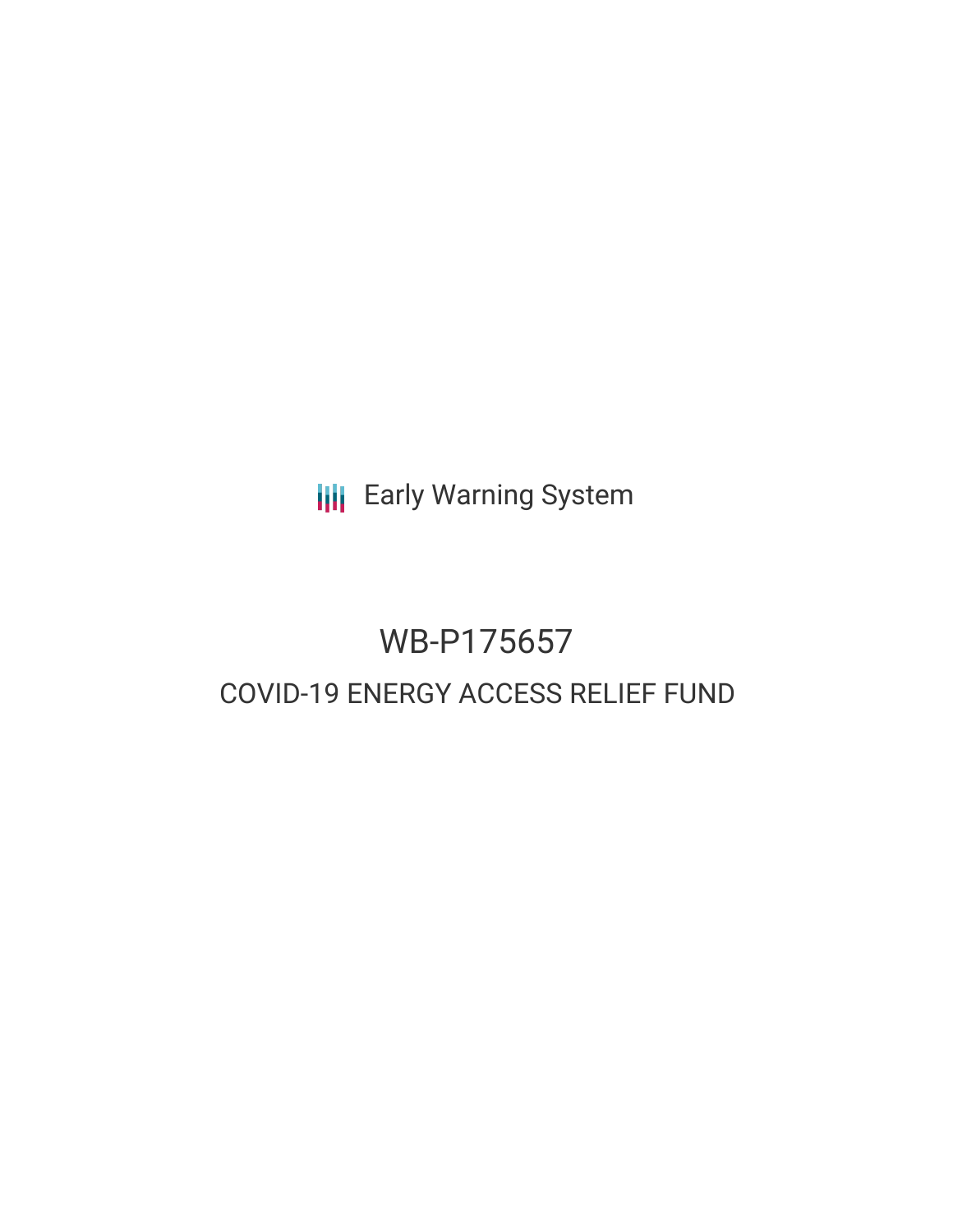

# **Quick Facts**

| <b>Financial Institutions</b> | World Bank (WB)                                     |
|-------------------------------|-----------------------------------------------------|
| <b>Status</b>                 | Proposed                                            |
| <b>Bank Risk Rating</b>       |                                                     |
| <b>Borrower</b>               | SIMA - Social Investment Managers and Advisors, LLC |
| <b>Sectors</b>                | Education and Health, Energy                        |
| <b>Project Cost (USD)</b>     | \$2.20 million                                      |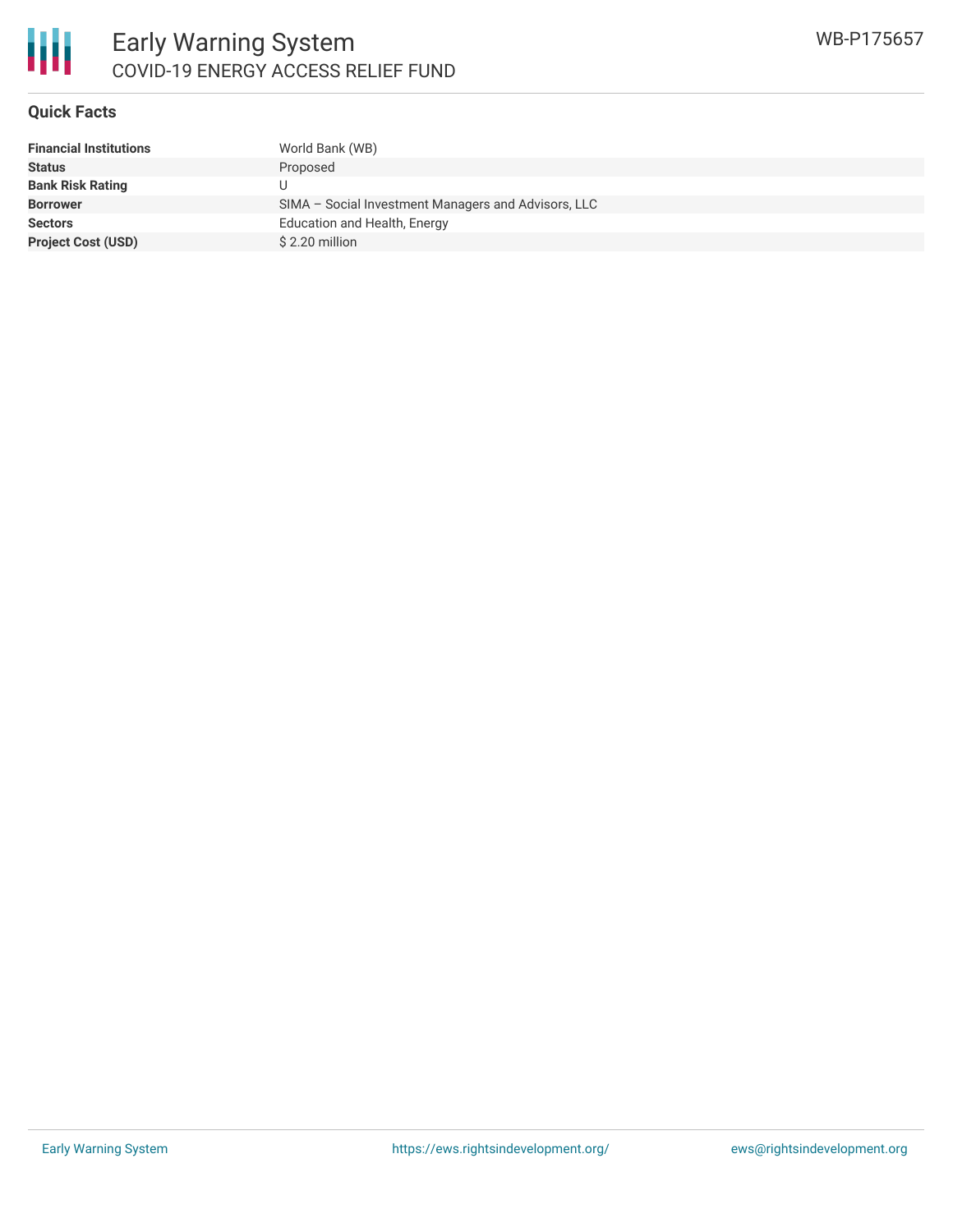



# **Project Description**

According to WB website, the project aims to protect and maintain energy access and jobs during the COVID-19 pandemic by providing relief funds to energy access companies delivering off-grid solar, mini-grid and clean cooking energy services in developing countries.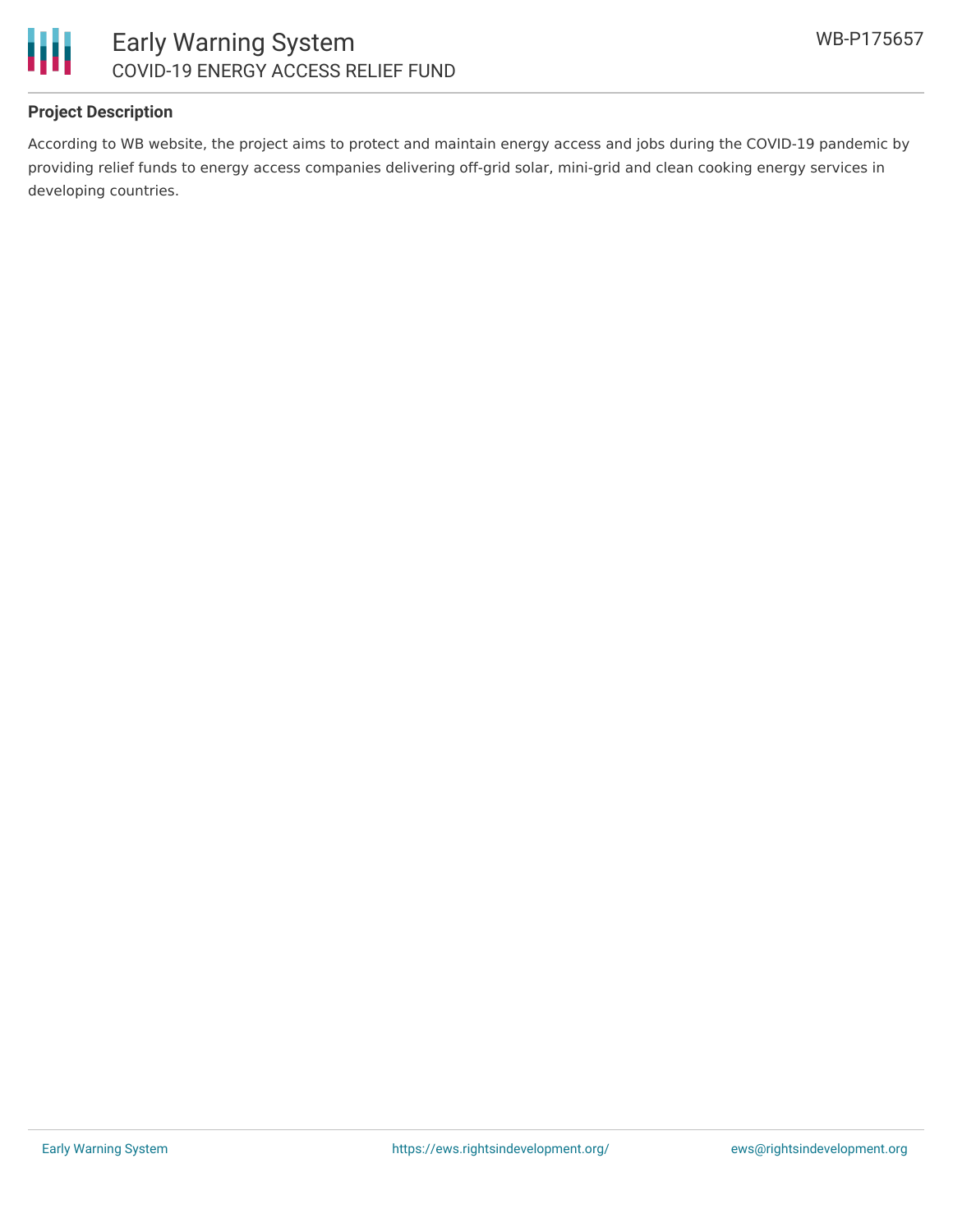

# **Investment Description**

World Bank (WB)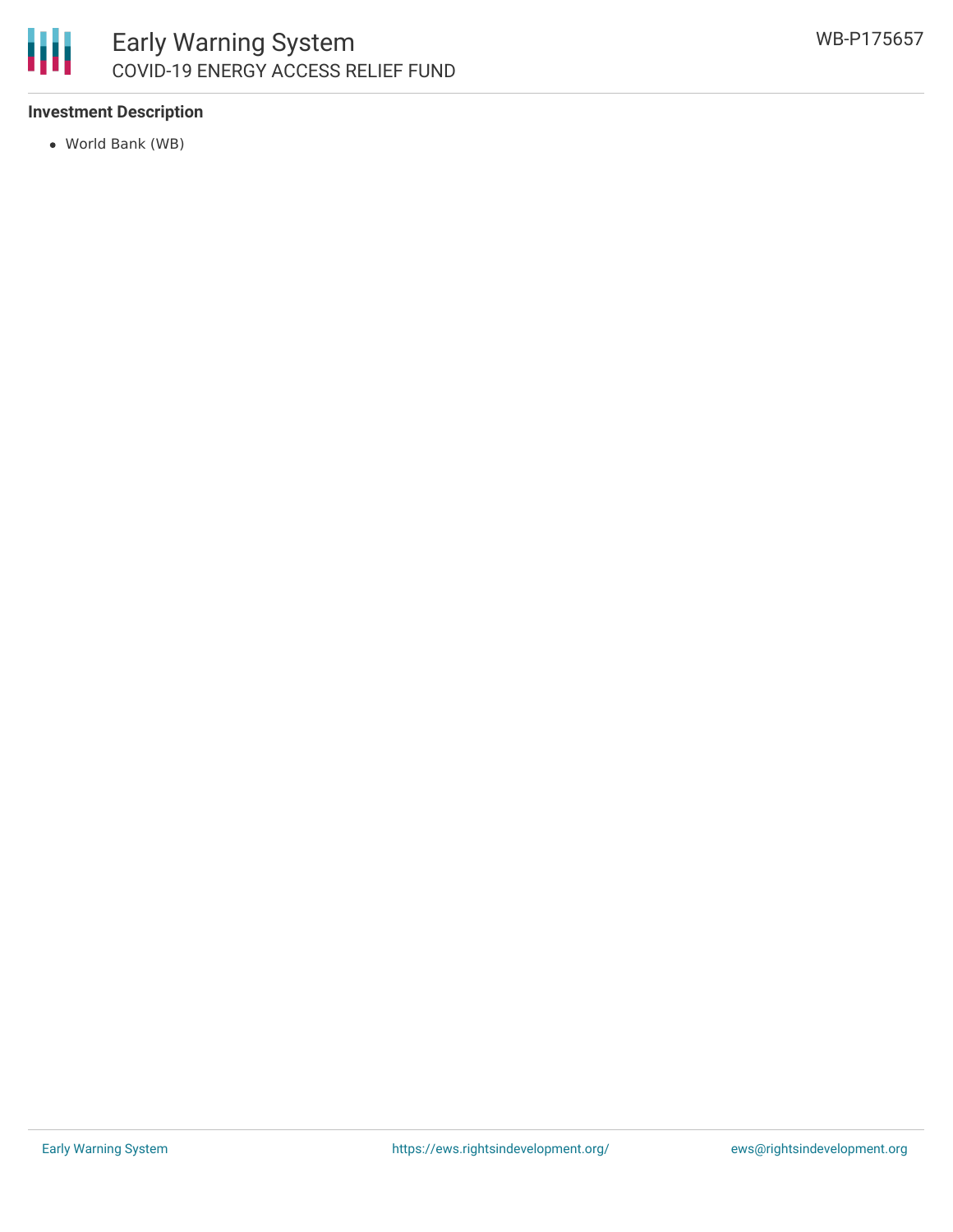### **Contact Information**

SIMA – Social Investment Managers and Advisors, LLC

Asad Mahmood, CEO & Managing Partner

#### [Asad@simafunds.com](mailto:Asad@simafunds.com)

#### **ACCESS TO INFORMATION**

To submit an information request for project information, you will have to create an account to access the Access to Information request form. You can learn more about this process at: https://www.worldbank.org/en/access-toinformation/request-submission

#### **ACCOUNTABILITY MECHANISM OF THE WORLD BANK**

The World Bank Inspection Panel is the independent complaint mechanism and fact-finding body for people who believe they are likely to be, or have been, adversely affected by a World Bank-financed project. If you submit a complaint to the Inspection Panel, they may investigate to assess whether the World Bank is following its own policies and procedures for preventing harm to people or the environment. You can contact the Inspection Panel or submit a complaint by emailing ipanel@worldbank.org. Information on how to file a complaint and a complaint request form are available at: https://www.inspectionpanel.org/how-tofile-complaint